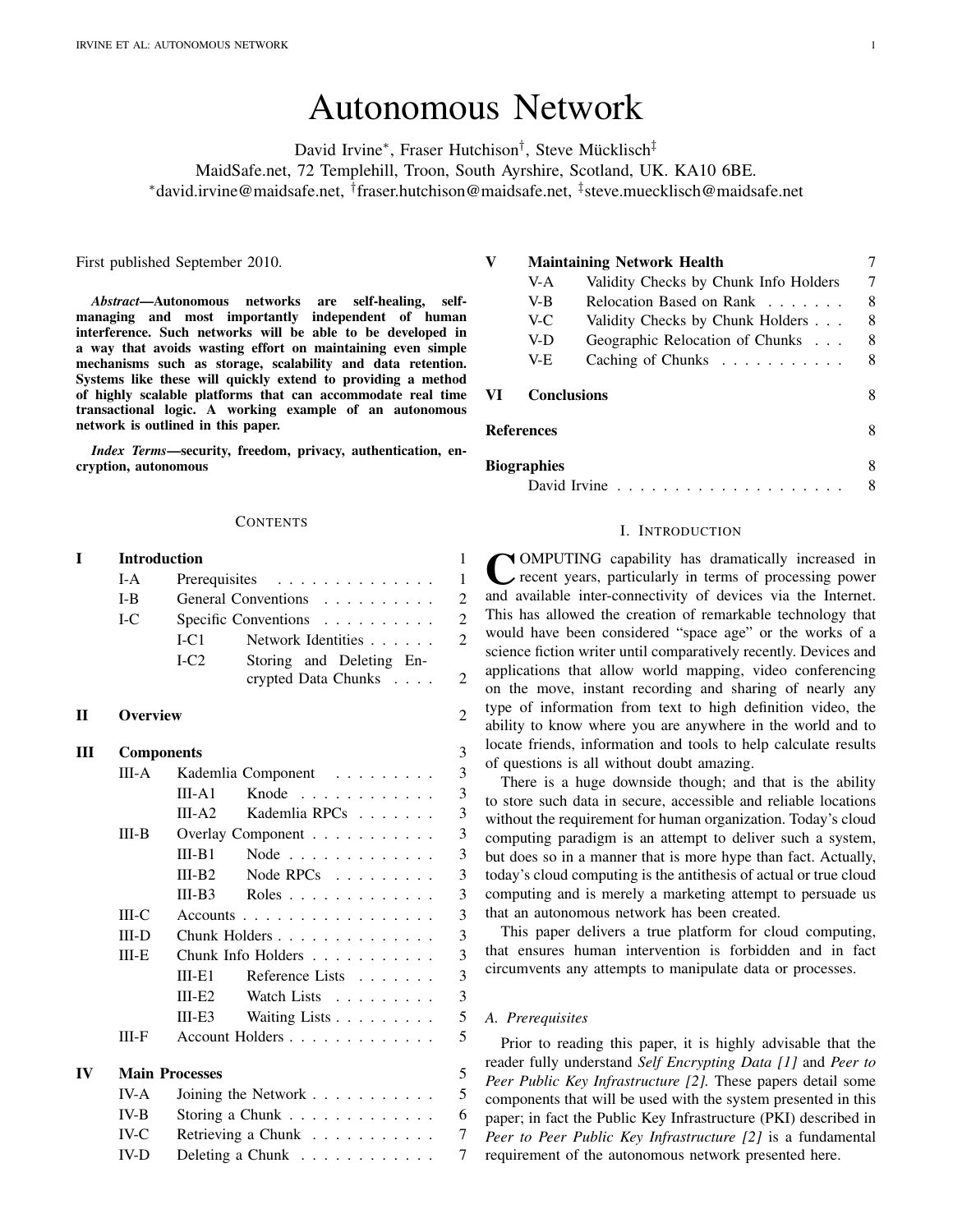### <span id="page-1-0"></span>*B. General Conventions*

There is scope for confusion when using the term "key", as sometimes it refers to a cryptographic key, and at other times it is in respect to the key of a DHT "key, value" pair. In order to avoid confusion, cryptographic private and public keys will be referred to as  $K_{\text{priv}}$  and  $K_{\text{pub}}$  respectively, and DHT keys simply as keys.

- Node  $\equiv$  a network resource which is a process, sometimes referred to as a vault in other papers. This is the computer program that maintains the network and on its own is not very special. It is in collaboration that this Node becomes part of a very complex, sophisticated and efficient network.
- $H \equiv$  Hash function such as SHA, MD5, etc.
- PBKDF2<sub>[Passphrase]</sub>[Salt][IterCount]  $\equiv$  Password-Based Key Derivation Function or similar
- XXX<sub>priv</sub>, XXX<sub>pub</sub>  $\equiv$  Private and public keys respectively of cryptographic key pair named XXX
- AsymEnc<sub>[K<sub>pub</sub>](Data)  $\equiv$  Asymmetrically encrypt Data</sub> using  $K_{\text{pub}}$
- Asym $\textsf{Dec}_{\lceil K_{\textsf{priv}}\rceil}(\textsf{Data}) \equiv \textsf{Asymmetrically }$  decrypt Data using  $K_{\text{priv}}$
- Sig<sub>[K<sub>priv</sub>](Data)  $\equiv$  Create asymmetric signature of Data</sub> using  $K_{\text{priv}}$
- $\pm \equiv$  Concatenation

#### <span id="page-1-1"></span>*C. Specific Conventions*

<span id="page-1-2"></span>*1) Network Identities:* In *Peer to Peer Public Key Infrastructure* [\[2\]](#page-7-8), the ability to create cryptographic key pairs that are both secure and mathematically deduced is shown. Several of these cryptographic key pairs with specific roles are introduced here, as well as additional system-specific components:

- DHT: This paper assumes the use of a key addressable network, and in this case a Kademlia Distributed Hash Table (DHT) is assumed. There is no requirement for this to be restrictive in any way. The DHT can be replaced with any key addressable network. It is also assumed there is no issue with Network Address Translation (NAT) and all Nodes can freely communicate. In this paper, it is assumed all cryptographic keys are signed on the system and only the signatory identity may amend or delete a value. There may be rules as to which identity can store certain information in specific locations. Such an implementation can be found at http://code.google.com/p/maidsafe-dht This implements a Kademlia-based network and is described in *MaidSafe Distributed Hash Table* [\[3\]](#page-7-9)
- $K \equiv$  The DHT replication factor.
- ANMAID  $\equiv$  The (ANonymous Maidsafe Anonymous IDentification) packet is the root of a chain that reaches as far as the PMID (below). This is a pure packet, which means that the identity is created as  $H(ANMAID_{pub} + Sig_{[ANMAID_{priv}]}(ANMAID_{pub}))$ . This identity is never stored on the network, thereby even something encrypted with this public key is not on the network at all. It is assumed that this identity is otherwise

maintained securely by a system such as that described in *maidsafe: A new network paradigm* [\[4\]](#page-7-10)

- MAID  $\equiv$  The (Maidsafe Anonymous IDentification) packet has as its identity  $H(MAID_{pub} + Sig_{[ANMAID_{priv}]}(MAID_{pub}))$ . This packet is stored on the network with its identity as the key (as described in *Peer to Peer Public Key Infrastructure* [\[2\]](#page-7-8)). The MAID can be used by another Node or component (even a person) to act on the network with the same authority which the PMID has. This is an important distinction from many other such systems. The ANMAID is the revocation key for this identity.
- PMID  $\equiv$  The (Proxy Maidsafe IDentification) packet has as its identity  $H(PMID_{pub} + Sig_{[MAID_{priv}]}(PMID_{pub})).$ The  $PMID<sub>priv</sub>$  has to be stored on the machine that runs the Node process. This is a potential security risk and therefore the system requires that the PMID identity be restricted in capability as far as possible. The MAID is the revocation key for this identity.

<span id="page-1-3"></span>*2) Storing and Deleting Encrypted Data Chunks:* The process for storing chunks of data is described in more detail at [IV-B.](#page-5-0) However, the storing process essentially involves a group of Nodes brokering a deal between the requesting Node (called the client) and the responding Node (called the vault). The deal is validated by means of a StoreContract which contains an InnerContract which itself contains a SignedSize as detailed below. Deleting a chunk also involves a SignedSize.

- SignedSize is a serialisable data object containing:
	- 1) ChunkSize in bytes
	- 2) Sig<sub>[PMID<sub>priv</sub>](ChunkSize)</sub>
	- 3) PMID identity
	- 4)  $PMID_{pub}$
	- 5)  $Sig_{[MAID_{priv}]}$ (PMID<sub>pub</sub>)

In the case of storing a chunk, the PMID is owned by the client; for deleting a chunk, it is owned by a Chunk Info Holder (covered below).

- InnerContract is serialisable data object containing:
	- 1) ACK || NACK (agreement to deal)
	- 2) SignedSize
- StoreContract is a serialisable data object containing:
	- 1) InnerContract
	- 2) Sig<sub>[PMID<sub>priv</sub>](InnerContract)</sub>
	- 3) PMID identity
	- 4) PMID<sub>pub</sub>
	- 5)  $Sig_{[MAID_{priv}]}$ (PMID<sub>pub</sub>)

In the case of storing or deleting a chunk, the PMID is owned by the vault.

#### II. OVERVIEW

<span id="page-1-4"></span>The answer to the current issues as described in ?? is to redesign networks to require no central control and by implication, no servers as we currently know them, whether centralised or distributed. To achieve this there are several important requirements:

1) Encryption of data units to a very high level. This is described in *Self Encrypting Data* [\[1\]](#page-7-7).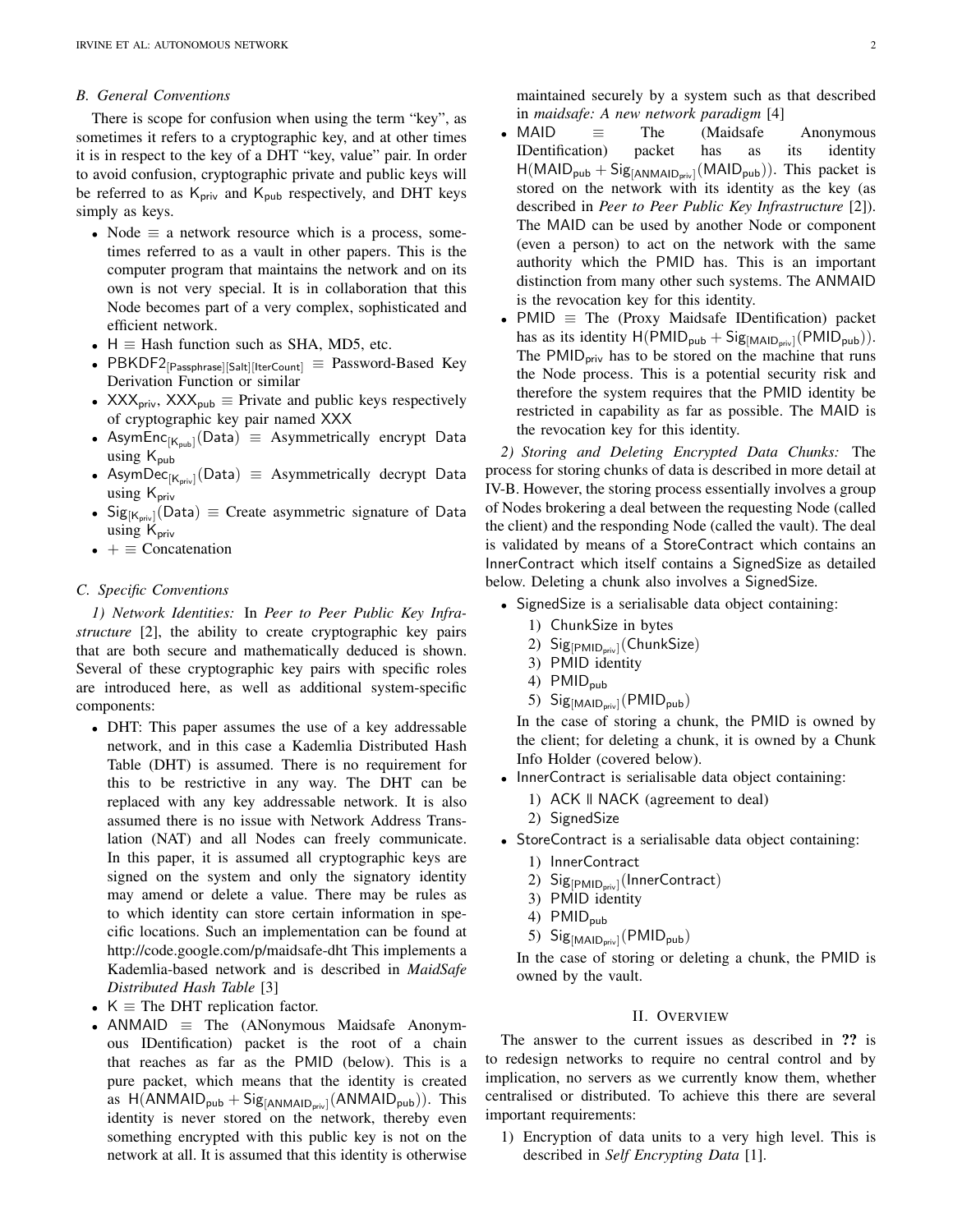- 2) A method of validation of Nodes as described in *Peer to Peer Public Key Infrastructure* [\[2\]](#page-7-8).
- 3) The ability to randomly select Nodes based on a mathematically distributed algorithm that can identify groups of Nodes to act as independent certification for network actions (and in some cases arbitration).
- 4) A method of distributed and verifiable measurement of a Node's capability.
- 5) A system of distribution of data to ensure geographic protection of replicated information.<sup>[1](#page-2-13)</sup>

One improvement, but not requirement, is the application of a ranking system to allow a granular approach to Node capability and therefore *cost* to the network.

The thinking involved in such a system is very similar to the thought process behind Kademlia itself in many ways. It is also apparently simple at first glance, but much more complex when deriving the detail and particularly when considering alterations to logic and the consequences of such.

### III. COMPONENTS

## <span id="page-2-1"></span><span id="page-2-0"></span>*A. Kademlia Component*

<span id="page-2-2"></span>*1) Knode:* Each Node on the network has an instance of a Kademlia node (knode) running. Kademlia is mainly used as the means of finding peers, not for actually storing/retrieving data; this is left to another layer that acts as an overlay to the DHT overlay network itself.

<span id="page-2-3"></span>*2) Kademlia RPCs:* Please see Table [I](#page-3-0) on page [4.](#page-3-0)

#### <span id="page-2-4"></span>*B. Overlay Component*

<span id="page-2-5"></span>*1) Node:* Nodes are run as a separate process and largely manage themselves. At the moment, when the software is installed and run, a daemon / service runs which starts an "unowned" Node. This listens on the local network for owner control RPCs.

<span id="page-2-6"></span>*2) Node RPCs:* Please see Tables [II](#page-3-1) - [VII](#page-4-4) on pages [4](#page-3-1) - [5](#page-4-4)

<span id="page-2-7"></span>*3) Roles:* Nodes have three major concurrent roles in the network: storing and maintaining encrypted data chunks, maintaining various information about chunks, and maintaining account information about other Nodes (see [III-C](#page-2-8) below). Nodes are referred to as Chunk Holders, Chunk Info Holders or Account Holders respectively depending on which role we wish to emphasize at the time. (Note however that any single Node is likely to be all of these for multiple chunks and peers simultaneously).

# <span id="page-2-8"></span>*C. Accounts*

In order to maintain fairness on the network, each Node has an associated account, the name of which can be derived from the Node's PMID identity. The PMID identity should not however be derivable from the account name.

This account details the amount of storage space the Node offers to the network, the space the Node's owner has used on the network, and the space the Node has actually given to the network. The owner uses network space by storing files to the network; the Node gives space by storing and maintaining other users' chunks.

Nodes can only store new data to the network if their account will remain "in credit" (i.e. space offered > space used) after the store operation. Users, regardless of account status, will always be able to get data from then network.

A ranking mechanism which takes these figures (and many other metrics) as inputs will eventually be implemented. Generally, rank will increase with the amount of space offered and given.

## <span id="page-2-9"></span>*D. Chunk Holders*

For any chunk there should be at least two copies on the network, ideally four or more, each stored on separate Nodes. A Node which stores such a copy is referred to as a Chunk Holder. It is in a Node's interest to store chunks since its rank metric is increased for doing so. Chunks can be moved from one Node to another; as this happens the two corresponding accounts are debited and credited. Frequently accessed chunks can be cached on Nodes other than the official Chunk Holders, to speed up retrieval along a lookup path.

#### <span id="page-2-10"></span>*E. Chunk Info Holders*

<span id="page-2-11"></span>*1) Reference Lists:* In order to be able to locate a given chunk, a list of Chunk Holders' identities (referred to as a Reference List) is kept on the network. The Reference List is held and maintained by the K Nodes whose IDs are closest to the name of the chunk (see Figure [1\)](#page-5-1). Each Node in this group is referred to as a Chunk Info Holder.

A Reference List entry comprises the Chunk Holder's Node ID, and the time it was last contacted by the Chunk Info Holder. This allows the Chunk Info Holder to return only active Chunk Holders in response to a GetChunkReferences request, yet keep details of stale Chunk Holders in case they come back online.

<span id="page-2-12"></span>*2) Watch Lists:* The same group also holds a list of peers that are "watching" a chunk (referred to as a Watch List), which means they stored the chunk at some point<sup>[2](#page-2-14)</sup> and are now interested in retaining it on the network (see Figure [2\)](#page-5-2).

Watch Lists are currently limited to 250 entries<sup>[3](#page-2-15)</sup>; once filled, new watchers are only registered by increasing a counter and including their ID in a checksum. A chunk can only be removed from the network once the corresponding Watch List is empty, the counter is zero, and the checksum indicates that all watchers have subsequently removed themselves (see Figure [3\)](#page-5-3). So even if the Watch List is empty and the counter is zero, if something went wrong during the Chunk Info's lifetime (e.g. a Node which was never added to the Watch List requested to be removed from it) the checksum helps detect

<span id="page-2-14"></span> $2$ If the chunk pre-existed on the network, they may not have actually uploaded the chunk themselves.

<span id="page-2-13"></span><sup>&</sup>lt;sup>1</sup>Here we assume replication as opposed to forward error correction. This is a debate in computer science and may rage on for a while. In this paper we assume a more binary approach to data safety, it is either secure or not as opposed to possibly secure in the forward error correction model.

<span id="page-2-15"></span><sup>&</sup>lt;sup>3</sup>This figure is currently arbitrary and will be calculated based on several network parameters as the logic improves.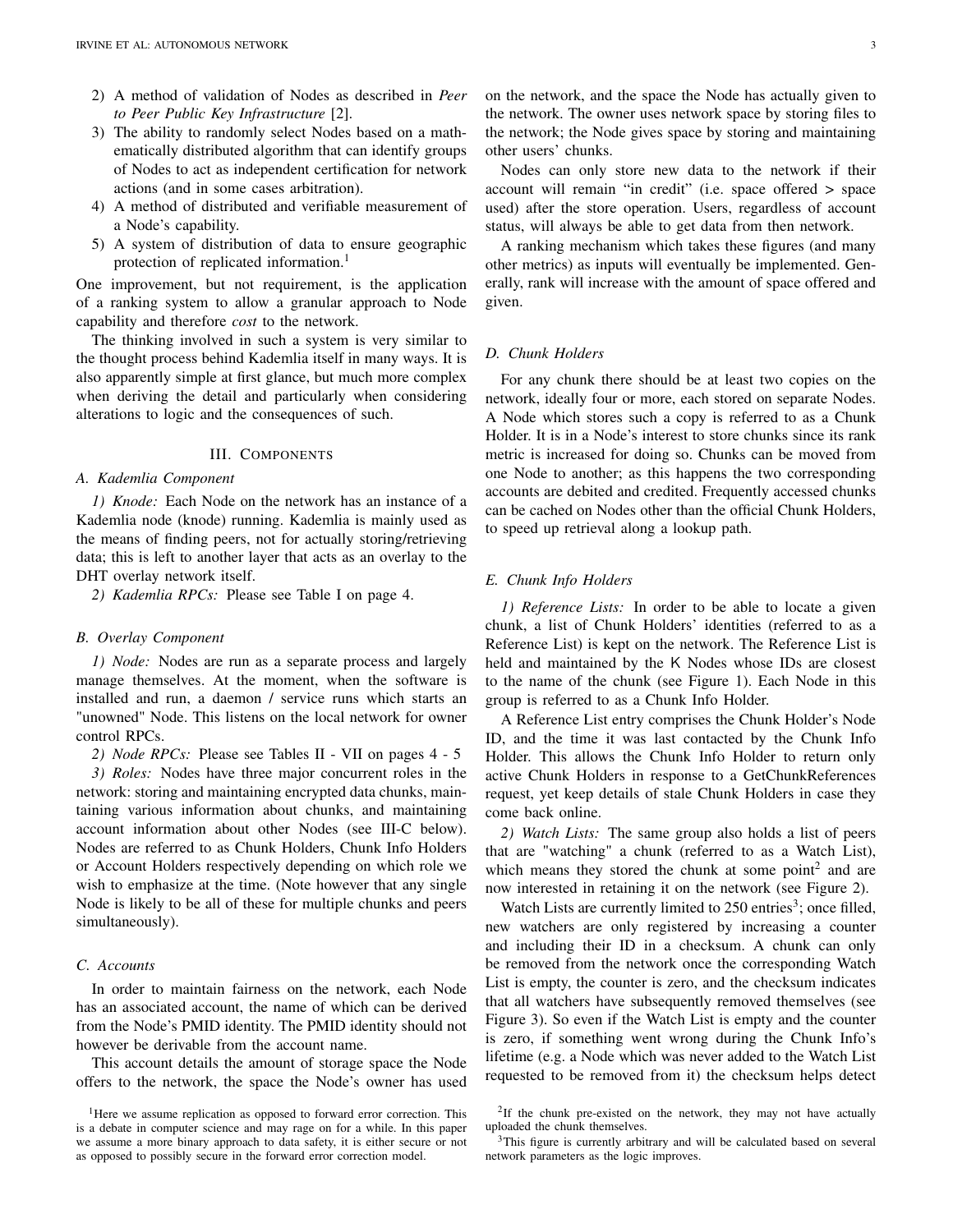| RPC<br><b>NAME</b> | <b>REQUEST FIELDS</b>                                              | <b>RESPONSE FIELDS</b>           | <b>PURPOSE</b>                                                                                                                               |  |
|--------------------|--------------------------------------------------------------------|----------------------------------|----------------------------------------------------------------------------------------------------------------------------------------------|--|
| Ping               | Ping                                                               | ACK II NACK                      | Check peer is connected.                                                                                                                     |  |
| FindValue          | Key                                                                | Signed Value (repeated)          | Get all values stored under Key.                                                                                                             |  |
| FindNode           | Key                                                                | NodeContactDetails<br>(repeated) | Find K closest Nodes to Key.                                                                                                                 |  |
| Store              | Key, SignedValue, TTL, RequestSignature                            | ACK II NACK                      | Store Signed Value under Key for duration of TTL.<br>RequestSignature allows validation of ID of requester.                                  |  |
| Delete             | Key, SignedValue, RequestSignature                                 | ACK II NACK                      | Delete Signed Value under Key. Request Signature allows<br>validation of ID of requester.                                                    |  |
| Update             | Key, OriginalSignedValue, NewSignedValue,<br>TTL, RequestSignature | ACK II NACK                      | Update OriginalSignedValue under Key with<br>NewSigned Value for duration of TTL. Request Signature<br>allows validation of ID of requester. |  |
| DownList           | NodeContactDetails                                                 | ACK II NACK                      | Suggest removing Node from routing table. Confirm Node<br>is disconnected by sending Ping to Node before removal.                            |  |
| Table 1            |                                                                    |                                  |                                                                                                                                              |  |

KADEMLIA RPCS

<span id="page-3-0"></span>

| RPC<br><b>NAME</b> | <b>REQUEST FIELDS</b>                                                                                             | <b>RESPONSE FIELDS</b>                   | <b>PURPOSE</b>                                                               |
|--------------------|-------------------------------------------------------------------------------------------------------------------|------------------------------------------|------------------------------------------------------------------------------|
| <b>StorePrep</b>   | ChunkName, SignedSize,<br>RequestSignature                                                                        | StoreContract,<br>ResponseSignature      | Make initial agreement between client and vault to store<br>data chunk.      |
| <b>StoreChunk</b>  | ChunkName, Data, PMID, PMID <sub>pub</sub> ,<br>$Sig_{[MAID_{priv}]}$ (PMID <sub>pub</sub> ),<br>RequestSignature | ACK II NACK                              | Store data chunk. PMID belongs to client.                                    |
| GetChunk           | ChunkName                                                                                                         | ACK II NACK, Data                        | Get data chunk.                                                              |
| CheckChunk         | ChunkName                                                                                                         | <b>ACK II NACK</b>                       | Check if the recipient has the chunk.                                        |
| DeleteChunk        | ChunkName, Signed Size,<br>RequestSignature                                                                       | ACK II NACK                              | Delete data chunk. RequestSignatureformed using<br>Chunk Info Holder's PMID. |
| ValidityCheck      | ChunkName, RandomData                                                                                             | ACK II NACK,<br>HashContent              | Ensure data chunk is uncorrupted.                                            |
| CacheChunk         | ChunkName, Data, PMID, PMID <sub>pub</sub> ,<br>$Sig_{[MAID_{priv}]}$ (PMID <sub>pub</sub> ),<br>RequestSignature | <b>ACK II NACK</b><br>— <del>11 11</del> | Cache data chunk. PMID belongs to client.                                    |

Table II

NODE RPCS (CHUNK MANAGEMENT)

<span id="page-3-1"></span>

| RPC<br><b>NAME</b>        | <b>REQUEST FIELDS</b>                                                                                       | <b>RESPONSE FIELDS</b>                              | <b>PURPOSE</b>                                                                                                     |
|---------------------------|-------------------------------------------------------------------------------------------------------------|-----------------------------------------------------|--------------------------------------------------------------------------------------------------------------------|
| <b>GetChunkReferences</b> | ChunkName                                                                                                   | ACK II NACK,<br>Refs(repeated)                      | Get Node IDs of holders of data chunk.                                                                             |
| AddToWatchList            | ChunkName, Signed Size,<br>RequestSignature                                                                 | <b>ACK II NACK.</b><br>UploadCount,<br>TotalPayment | Request to be added to the list of watchers for data<br>chunk. RequestSignature formed using client's PMID.        |
| RemoveFromWatchList       | ChunkName, PMID, PMID <sub>pub</sub> ,<br>$Sig_{[MAID_{priv}]}$ (PMID <sub>pub</sub> ),<br>RequestSignature | ACK II NACK                                         | Request to be removed from the list of watchers for data<br>chunk. RequestSignature formed using client's PMID.    |
| AddToReferenceList        | ChunkName, StoreContract,<br>RequestSignature                                                               | ACK II NACK                                         | Request to be added to the list of Chunk Holders for<br>data chunk. RequestSignature formed using vault's<br>PMID. |

Table III

NODE RPCS (CHUNK INFORMATION MANAGEMENT)

| RPC<br><b>NAME</b>     | <b>REQUEST FIELDS</b>                                                                                                                                                  | <b>RESPONSE FIELDS</b>                                                                                                     | <b>PURPOSE</b>                                                                                                                                                                                                     |
|------------------------|------------------------------------------------------------------------------------------------------------------------------------------------------------------------|----------------------------------------------------------------------------------------------------------------------------|--------------------------------------------------------------------------------------------------------------------------------------------------------------------------------------------------------------------|
| AmendAccount           | AmendmentType,<br>AccountPMID, Signed Size,<br>ChunkName(optional)                                                                                                     | ACK II NACK                                                                                                                | If the AmendmentType is space offered, the request<br>comes from a client and doesn't include a ChunkName.<br>Otherwise, the request comes from a Chunk Info<br>Holder and relates to storing or deleting a chunk. |
| <b>ExpectAmendment</b> | AmendmentType, ChunkName, PMID,<br>$PMID_{pub}$ , $Sig_{[MAID_{priv}]} (PMID_{pub})$ ,<br>RequestSignature, AmenderPMIDs<br>(repeated)                                 | ACK II NACK                                                                                                                | Allows Account Holders to anticipate a forthcoming<br>AmendAccount RPC from each of the K Chunk Info<br>Holders (indicated in AmenderPMIDs).                                                                       |
| <b>AccountStatus</b>   | AccountPMID, SpaceRequested,<br>$\mathsf{PMID}_\mathsf{pub}, \, \mathsf{Sig}_\mathsf{[MAID}_\mathsf{priv}]}\mathsf{(PMID}_\mathsf{pub}),\\ \mathsf{RequestSignature},$ | ACK II NACK,<br>SpaceOffered,<br>SpaceGiven,<br>SpaceTaken,<br><b>AmendmentResults</b><br>(optional, repeated)<br>Table IV | Get the current status of a Node's Account. If the<br>requester is the Account Owner, a list of all account<br>amendments since the last AccountStatus request was<br>made is returned also.                       |

NODE RPCS (ACCOUNT MANAGEMENT)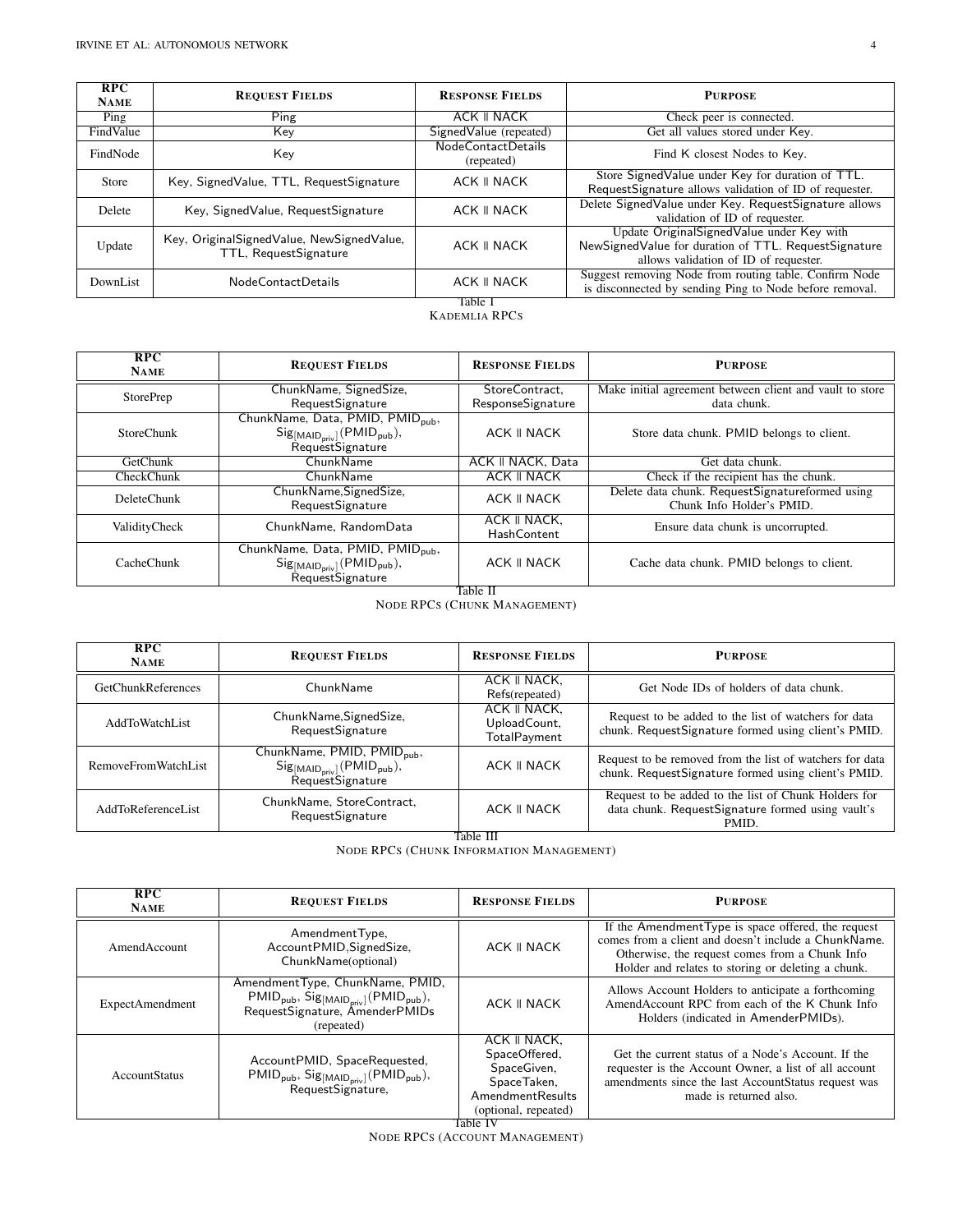| RPC<br><b>NAME</b>     | <b>REQUEST FIELDS</b>                                                                                              | <b>RESPONSE FIELDS</b>                                                 | <b>PURPOSE</b>                                                                                                                          |
|------------------------|--------------------------------------------------------------------------------------------------------------------|------------------------------------------------------------------------|-----------------------------------------------------------------------------------------------------------------------------------------|
| GetSyncData            | PMID, $PMID_{pub}$ ,<br>$Sig_{[MAID_{priv}]}$ (PMID <sub>pub</sub> ),<br>RequestSignature                          | ACK II NACK,<br>VaultAccountSet.<br>ChunkInfoMap,<br>VaultBufferPktMap | Used by a Node to retrieve serialised containers of data<br>from close peers which it should also be responsible for<br>holding.        |
| GetAccount             | AccountPMID, PMID, PMID <sub>pub</sub> ,<br>$Sig_{[MAID_{priv}]}$ (PMID <sub>pub</sub> ),<br>RequestSignature      | ACK II NACK.<br>VaultAccount                                           | Used by a Node to retrieve an individual account from<br>close peers which it should also be responsible for<br>holding.                |
| GetChunkInfo           | ChunkName, PMID, PMID <sub>pub</sub> ,<br>$Sig_{[MAID_{priv}]}$ (PMID <sub>pub</sub> ),<br>RequestSignature        | ACK II NACK.<br>VaultChunkInfo                                         | Used by a Node to retrieve info relating to an<br>individual chunk from close peers which it should also<br>be responsible for holding. |
| <b>GetBufferPacket</b> | BufferPacketName, PMID, PMID <sub>pub</sub> ,<br>$Sig_{[MAID_{priv}]}$ (PMID <sub>pub</sub> ),<br>RequestSignature | ACK II NACK,<br>VaultBufferPacket<br>Table ${\rm V}$                   | Used by a Node to retrieve an individual buffer packet<br>from close peers which it should also be responsible for<br>holding.          |

NODE RPCS (SYNCHRONISATION OF MANAGEMENT DATA)

| RPC<br><b>NAME</b>   | <b>REQUEST FIELDS</b>                                                                                                                                                    | <b>RESPONSE FIELDS</b>              | <b>PURPOSE</b>                                                          |
|----------------------|--------------------------------------------------------------------------------------------------------------------------------------------------------------------------|-------------------------------------|-------------------------------------------------------------------------|
| CreateBP             | BufferPacketName, Data, PMID,<br>$\mathsf{PMID}_\mathsf{pub},\, \mathsf{Sig}_\mathsf{[MAID}_\mathsf{priv}]}\, (\mathsf{PMID}_\mathsf{pub}),\\ \mathsf{RequestSignature}$ | ACK II NACK                         | Create a buffer packet.                                                 |
| ModifyBPInfo         | BufferPacketName, Data, PMID,<br>$\mathsf{PMID}_\mathsf{pub},\, \mathsf{Sig}_\mathsf{[MAID}_\mathsf{priv}]}\, (\mathsf{PMID}_\mathsf{pub}),\\ \mathsf{RequestSignature}$ | ACK II NACK                         | Modify a buffer packet's control information (e.g. set<br>permissions). |
| <b>GetBPMessages</b> | BufferPacketName, PMID, PMID <sub>pub</sub> ,<br>$Sig_{[MAID_{priv}]}$ (PMID <sub>pub</sub> ),<br>RequestSignature                                                       | ACK II NACK,<br>Messages (repeated) | Retrieve a buffer packet's messages.                                    |
| AddBPMessage         | BufferPacketName, Data, PMID,<br>$\mathsf{PMID}_\mathsf{pub},\, \mathsf{Sig}_\mathsf{[MAID}_\mathsf{priv}]}\, (\mathsf{PMID}_\mathsf{pub}),\\ \mathsf{RequestSignature}$ | ACK II NACK                         | Add a message to a buffer packet.                                       |

Table VI

NODE RPCS (BUFFER PACKET MANAGEMENT)

| <b>RPC</b><br><b>NAME</b> | <b>REQUEST FIELDS</b>                                                                                                                                                       | <b>RESPONSE FIELDS</b> | <b>PURPOSE</b>                               |  |
|---------------------------|-----------------------------------------------------------------------------------------------------------------------------------------------------------------------------|------------------------|----------------------------------------------|--|
| SetLocalVaultOwned        | $\mathsf{PMID}_{\mathsf{pub}},\, \mathsf{PMID}_{\mathsf{priv}},\,$<br>$\mathsf{Sig}_{\mathsf{[MAID}_{\textsf{priv}}]}(\mathsf{PMID}_{\mathsf{pub}}), \mathsf{SpaceOffered}$ | ACK II NACK            | Take ownership of an unowned Node.           |  |
| LocalVaultOwned           | Owned                                                                                                                                                                       | ACK II NACK            | Query a Node's owned status.                 |  |
| <b>VaultStatus</b>        | <b>StatusRequest</b>                                                                                                                                                        | StatusResponse         | Used to poll a vault for its current status. |  |
| Table VII                 |                                                                                                                                                                             |                        |                                              |  |

NODE RPCS (MISCELLANEOUS)

<span id="page-4-4"></span>it, in which case the chunk would just be kept indefinitely or at least for a very long time (several years).[4](#page-4-5)

A Watch List entry comprises the watcher's Node ID and a flag to indicate if the entry can be deleted. The flag allows retention of watchers who have requested their removal from the Watch List, but who are still providing a "payment" for the chunk. This permits these ex-watchers to be proper recompensed eventually (once new watchers add themselves to the Watch List).

Because of this wealth of information, Chunk Info Holders are also responsible for monitoring the number of active Chunk Holders on the network, and triggering chunk validity checks, duplication, repair or removal as required. In future, Chunk Info Holders may also collect various statistics, such as the number of watchers over certain time periods and the amount of requests for references to a chunk.

<span id="page-4-5"></span><sup>4</sup>This is a situation that will very likely be improved as further research should yield a better algorithm for the removal of stale data. Any data that is addressed by the hash of its content will only be deleted through a necessity of reclaiming space.

<span id="page-4-0"></span>*3) Waiting Lists:* Nodes requesting addition to a Watch List are added to a Waiting List until payment for the chunk either succeeds or fails, and if duplicate chunk copies are needed, until the new Chunk Holders add themselves to the Reference List.

# <span id="page-4-1"></span>*F. Account Holders*

The K Nodes whose IDs are closest to the name of a Node's account are called Account Holders. Full account information can only be retrieved by the owner of the account, for privacy reasons. Other Nodes are only allowed to confirm whether the owner is authorised to perform a storage operation by checking for enough available space.

#### IV. MAIN PROCESSES

#### <span id="page-4-3"></span><span id="page-4-2"></span>*A. Joining the Network*

After successfully joining the network on the Kademlia layer, an account needs to be created for the client's Node in order to specify how much space is to be offered to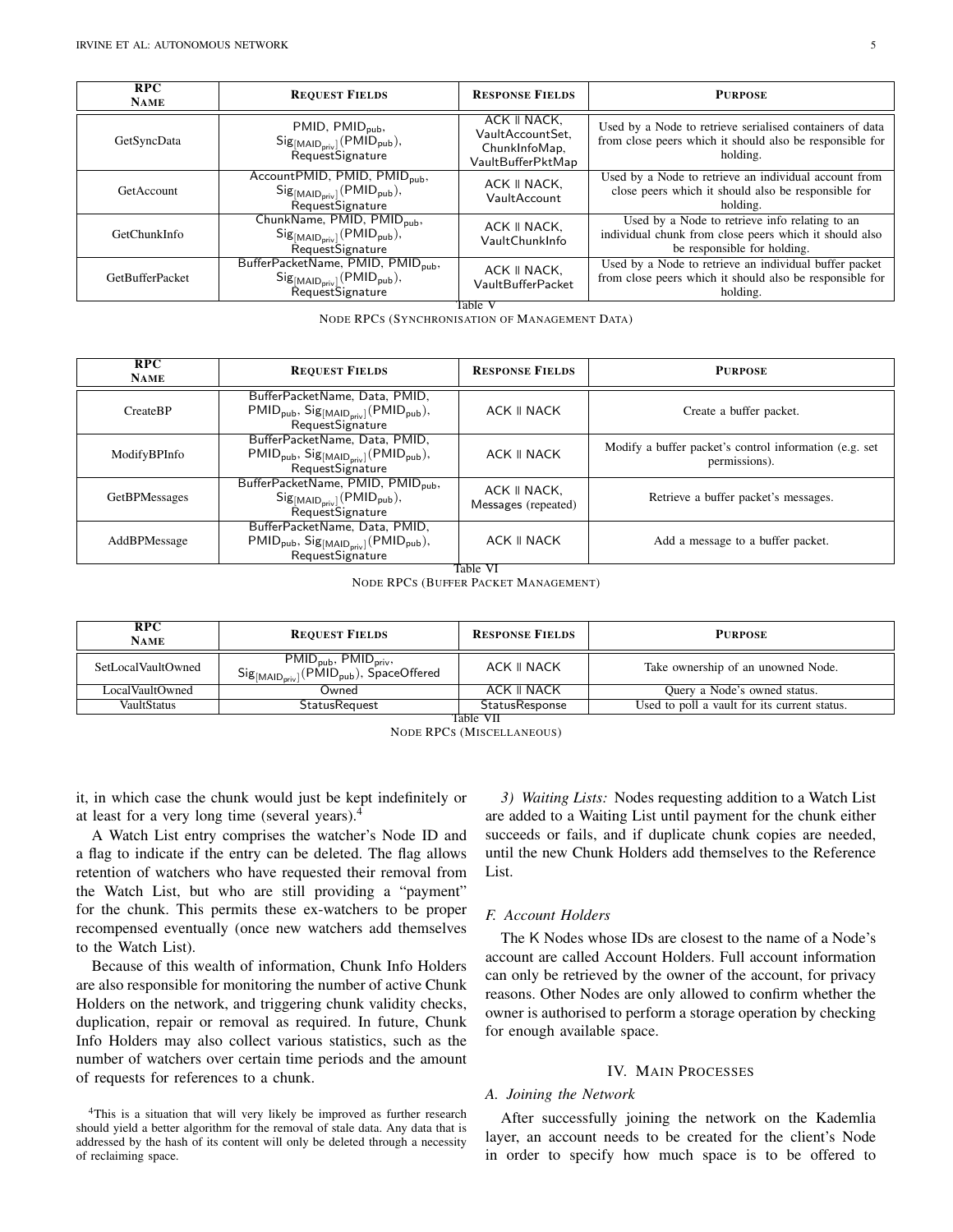#### Figure 1. Add to Reference List

<span id="page-5-1"></span>

Figure 2. Add to Watch List

<span id="page-5-2"></span>

<span id="page-5-3"></span>Figure 3. Remove from Watch List



the network. Only once enough of the K Account Holders are aware of this account can further operations demanding payments succeed. Fraudulent account creations are intended to be detected by peer Nodes in future operations, e.g. when storage operations could not be completed.

## <span id="page-5-0"></span>*B. Storing a Chunk*

To store a chunk, a client first has to ensure there is enough space in its account (see [III-C\)](#page-2-8). It then looks up the K Chunk Info Holders and requests to be added to the Watch List for that chunk.

Once a Chunk Info Holder has received and validated an AddToWatchList request, it adds the ID of the requesting peer to the Waiting List. In response, the client gets informed how many copies of the chunk need to be uploaded. This number depends on how many copies of the chunk are already on the network and is derived from the desired minimum amount of copies (kMinChunkCopies<sup>[5](#page-5-4)</sup>), usually lower to spare the client from excessive uploading.

Each Chunk Info Holder then proceeds to look up the K Account Holders of the client's account, and sends each a request to deduct the required payment (which equals the storage space needed) from the client's account. If the chunk didn't exist on the network, the client is asked for a payment kMinChunkCopies times the size of the chunk, independent of how many chunk copies were requested to be uploaded. If the chunk did pre-exist, then no uploads are required and payment

<span id="page-5-4"></span><sup>5</sup>Currently a system wide constant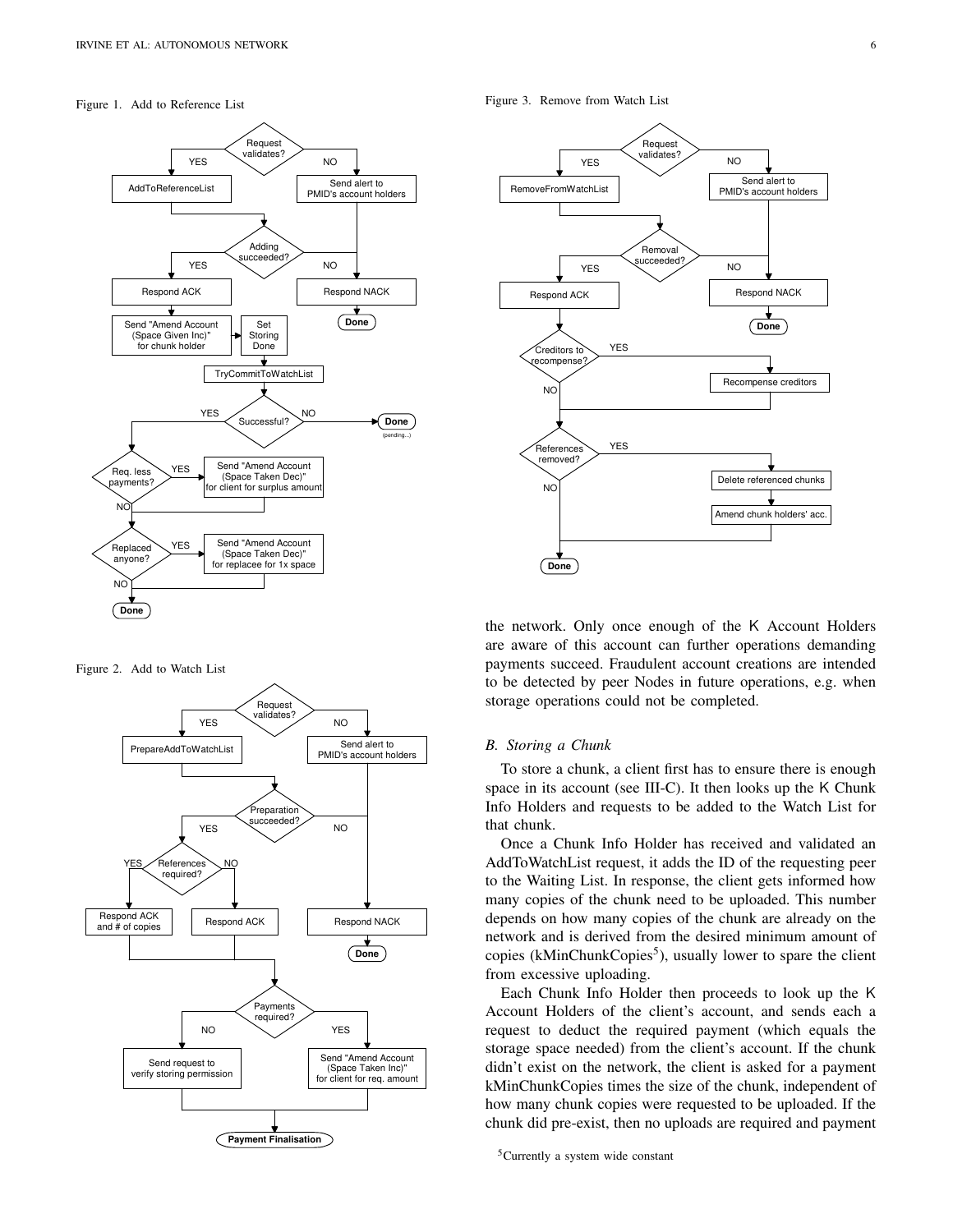#### Figure 4. Payment Finalisation



depends on the state of the Watch List. If the Watch List is not full, only a single payment is required, otherwise storing is free. If this payment process triggered by the Chunk Info Holders fails, for example because the client's account isn't sufficiently funded, all previous operations are undone.

Once the payment process is complete, the corresponding entry in the aforementioned Waiting List is flagged as having been paid for. If the uploading of chunk copies was stipulated, the entry remains in the Waiting List until the new Chunk Holders have contacted the Chunk Info Holders. Otherwise the entry is removed from the Waiting List.

If the client was told to upload chunk copies, it contacts one Node per requested copy to negotiate a store contract. If the peer Node is able to validate the request and can provide enough physical storage space, the client can then proceed to upload the data chunk. Upon successful receipt of the chunk, the new Chunk Holder(s) look up and contact the Chunk Info Holders, requesting inclusion in the Reference List. This also causes the corresponding entry in the Waiting List to be flagged as having completed the storage requirements. The Chunk Info Holders then look up and request the amendment of each of the new Chunk Holders' accounts to reflect the additional space used by the network.

Once an entry in a Waiting List indicates successful completion of payments (and storage if applicable), the corresponding client can be committed to the Watch List as an actual "watcher". At this point, any superfluous payments that occurred from race conditions will be refunded. This concludes the storing process and the chunk is at this point safely stored on the network.

## <span id="page-6-0"></span>*C. Retrieving a Chunk*

To retrieve a chunk, the client has to look up and contact the Chunk Info Holders to acquire the current list of active Chunk Holders. This is done through a Kademlia FindValue, which would return the ID of a peer that holds a cached copy of the chunk, or an empty value requiring the Client to ask for the Chunk Holders directly. The first Chunk Holder to confirm that it has the required chunk is used to retrieve the chunk from.

#### <span id="page-6-1"></span>*D. Deleting a Chunk*

If clients decide they don't want to keep a file any more, they remove themselves from the Watch Lists of the corresponding chunks. Once a Watch List becomes empty, i.e. no one is watching that particular chunk any more, it can be deleted from the network. This means traversing the current Reference List and calling a remote delete operation on the Chunk Holders, recompensing all the peers that made a payment to keep the minimum number of chunks on the network, as well as decrease the space given value in the (former) Chunk Holders' accounts.

## V. MAINTAINING NETWORK HEALTH

# <span id="page-6-3"></span><span id="page-6-2"></span>*A. Validity Checks by Chunk Info Holders*

The Chunk Info Holders will be responsible for triggering validity checks on a chunk. When a check is due, a Chunk Holder will be chosen at random and told to initiate a validity check. This is a relatively simple process; for example, given a chunk named as ABC whose content is Content<sub>ABC</sub>, a Chunk Holder will do the following:

- 1) Get the contact details of the other Chunk Holders for ABC
- 2) For each Chunk Holder, send a ValidityCheck request (see Table [II](#page-3-1) on page [4\)](#page-3-1) with a piece of random data (different data for each Node) in the RandomData field
- 3) Calculate  $H(Content_{ABC} + RandomData)$  and retain this as Result
- 4) Each Chunk Holder's reply should contain  $H(Content_{ABC} + RandomData)$  in the HashContent field
- 5) Confirm each Chunk Holders' HashContent field matches the corresponding Result.

Any discrepancies are reported to the Chunk Info Holders and the Node at fault is informed. If this Node is unable to rectify the fault (e.g. by requesting a fresh copy from a good Chunk Holder and successfully passing a subsequent validity check) it is removed from the Reference List for the chunk and its account is amended to reflect less space given. This is a part of the system where rank will be adversely affected when it is put in place. Bad Chunk Holders will lose rank very quickly.

The triggers from the Chunk Info Holder to the Chunk Holder are time-based and will initially start at 2 minutes doubling every time to 20 hours. Any failure will reset the schedule.